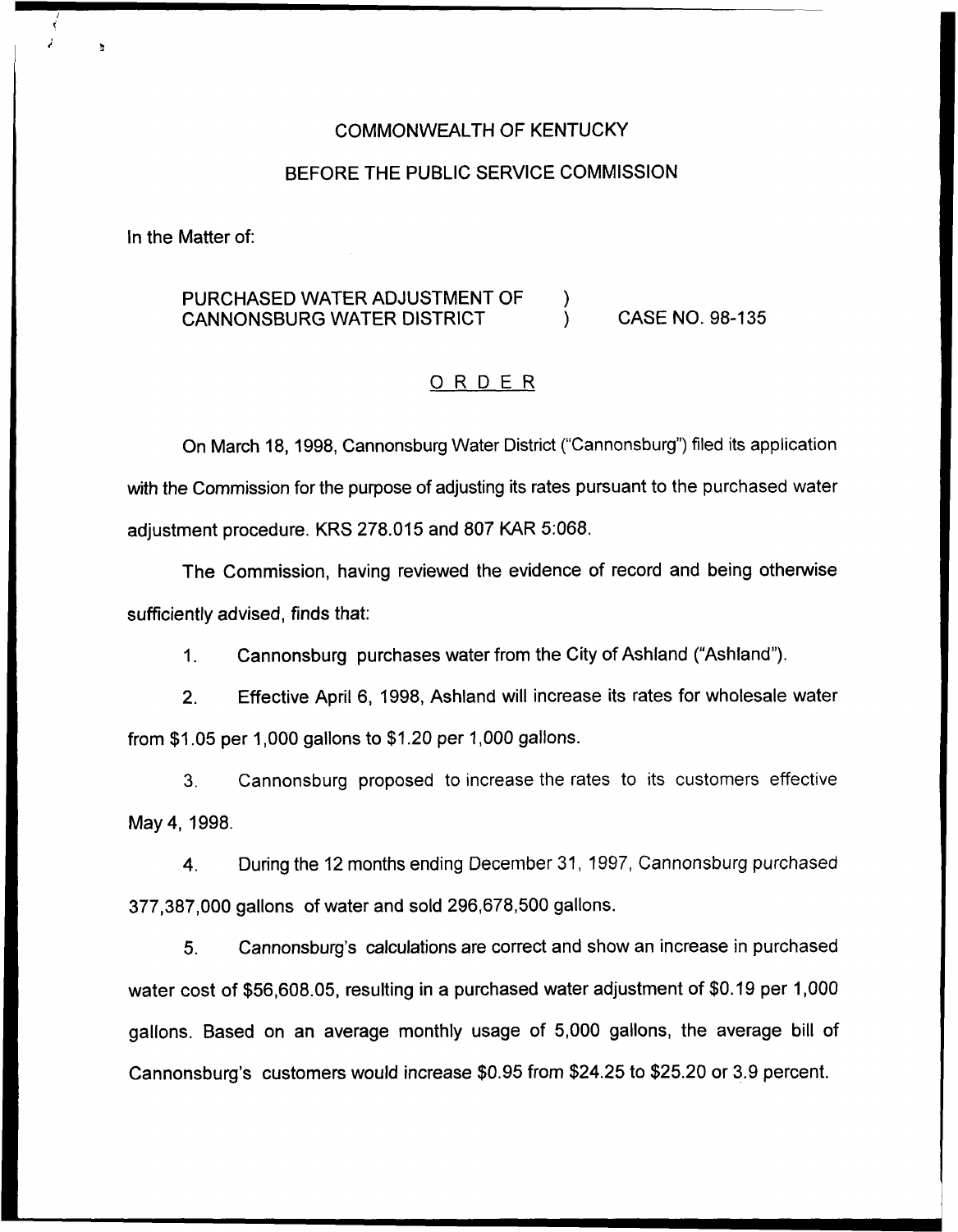6. The purchased water adjustment of \$0.19 per 1,000 gallons and the rates in Appendix A, attached hereto and incorporated herein, are fair, just, and reasonable and should be approved.

IT IS THEREFORE ORDERED that:

1. The purchased water adjustment of \$0.19 per 1,000 gallons and the rates in Appendix A are hereby approved for services rendered on and after May 4, 1998.

2. Cannonsburg's proposed tariff is approved.

3. Within 30 days of the date of this Order, Cannonsburg shall file verification that the notice to its customers has been given,

Done at Frankfort, Kentucky, this 1st day of April, 1998.

PUBLIC SERVICE COMMISSION

Chairmar

ice Chairm⁄an

:0ommi**∕**sioner

ATTEST:

Executive Director